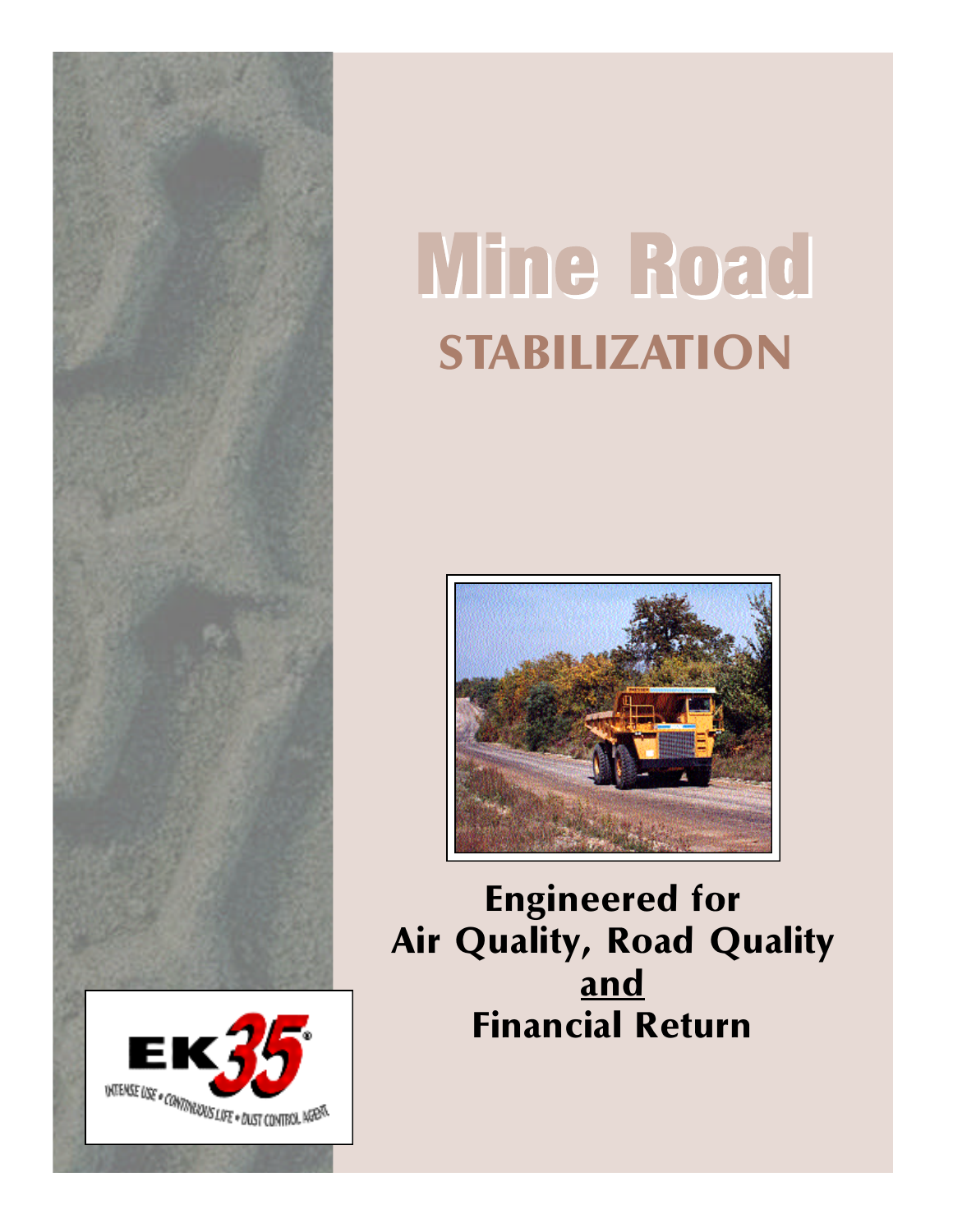# *• Decrease • Decrease O & O O & O Costs! Costs!*

*• Decrease • Decrease Haul Road Haul Road Maintenance Maintenance Costs! Costs!*

*• Increase • Increase Air Air Pollution Pollution Compliance! Compliance!*

*• Increase • Increase Asset Asset Utilization! Utilization!*



# The Future Of Heavy Duty Mine-Road Maintenance is Here!

# *Haul Road Expenditures can pay BIG Dividends... starting TODAY!*

Introducing **EK35®** , the revolutionary NEW patent-pending formulation that can produce hundreds of thousands of dollars in savings by reducing operational costs and increasing asset utilization.



**EK35®** is applied neat to haul road surfaces providing a dual-patent pending mechanism for dust control and soil stabilization. The penetration ability provides a new dust suppressing mechanism, which acts as a durable reworkable binder. **EK35®** works well with all aggregate materials and soil types. It effectively stabilizes deep dust and loose surface materials.

**EK35®** applications last longer than other ordinary chemical suppressants, therefore requiring fewer maintenance applications. The surfaces are reworkable. This continuously active suppressant is resistant to rain for long periods of time.

**EK35®** will stop the cycle of roadway deterioration caused by watering, grading, lost aggregate and heavy traffic on mine haul roads. **EK35®** will preserve fines, increase density and maintain the stability of the surface. Along with the road's natural crown, **EK35®** will work to allow better

drainage, reducing or greatly eliminating washboarding, potholing and rutting.

Midwest Industrial Supply, Inc.'s technical service personnel, using our *Samitron®* (Stiffness and Modulus Instrument), derive Young's modulus, shear modulus, CBR and rolling resistance values from in-situ soil stiffness values. These values are obtained using *Samitron's®* ability to measure the stress imparted to the surface and the resulting surface velocity as a function of time.

We provide general guidelines for estimating and designing the optimum road conditions for higher efficiencies, lower maintenance and fuel consumption.

*Revolutionary, Intense Use, Continuous Life Dust Control/Stabilization Revolutionary, Intense Use, Continuous Life Dust Control/Stabilization*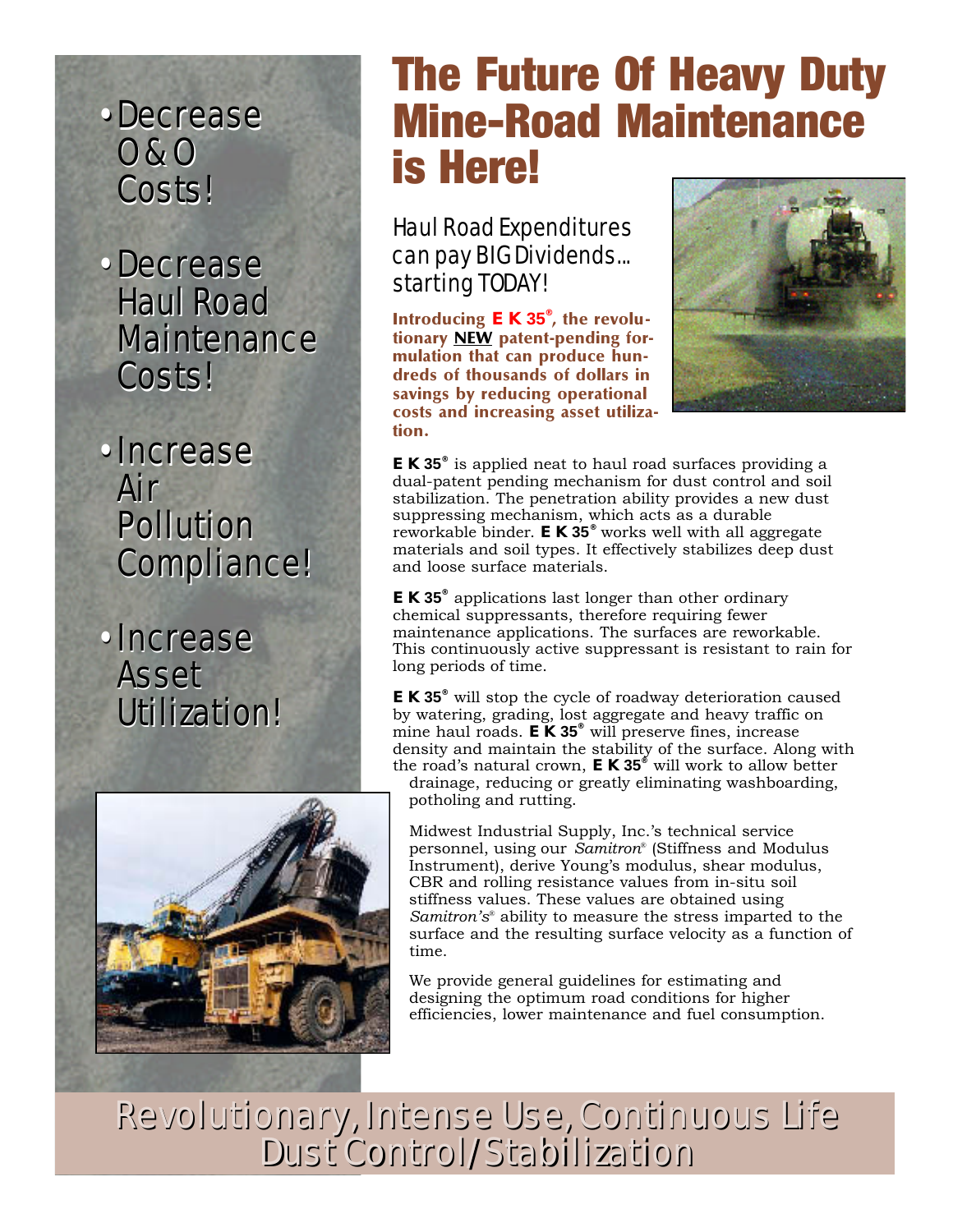On weaker haul road surfaces, the rolling coefficient of friction has an adverse effect on haul truck rolling resistance. Recommended tire pressures may cause shear failures of the surface and deflections in the form of rutting on unstabilized haul road surfaces. These actions extract energy from the wheel motion and cause an increased rolling coefficient of friction. The result is increased O & O costs! Using *Samitron®* technology and algorithms constructed from testing conducted by the U.S. Corps of Engineers rolling resistance values can be measured, optimized, and monitored for given haul truck tire pressures.



#### **EK35®** will maintain high density and compaction on the roadway, which will translate into reduced rolling resistance and improved asset

utilization. The **EK35®** road "pays" for itself with better efficiency, lower vehicle maintenance, and *DECREASED O & O COSTS!*



*Midwest Industrial Supply, Inc.'s experienced laboratory profes sionals and facilities provide you with comprehensive testing capabilities.*

## Engineering Services

Midwest Industrial Supply, Inc. can provide full scale road design and analytical testing that utilizes proprietary design practices as well as testing in accordance with ASTM and AASHTO specifications. Utilizing a fully-equipped

laboratory staffed with experienced professionals, designs can be optimized to achieve customer objectives in the most efficient and costeffective manner possible.

## Samitron**®**

Midwest's *Samitron®* (Stiffness and Modulus Instrument) can be brought onsite to provide precise measurements before, during and after an



*Samitron®*

application. This will provide us with objective data for analysis and assurance of realizing project goals.

- *• Longer Lasting than Ordinary Chemical Suppressants*
- *• Works Well with All Soil Types and Materials*
- *• Durable Enough for Tracked and Chained Vehicles*
- *• Stabilizes Deep Dust and Heavy Powder*
- *• Works Well on Surface Dust and Loose Surface Materials*
- *Requires Fewer Maintenance Applications*
- *A Continuously Active Suppressant*
- *Applied Neat NO Water Required*
- *• For Intense Use Traffic Sites*
- *• Environmentally Friendly*
- *Resistant to Rain*
- *Easy to Apply*
- *Reworkable*